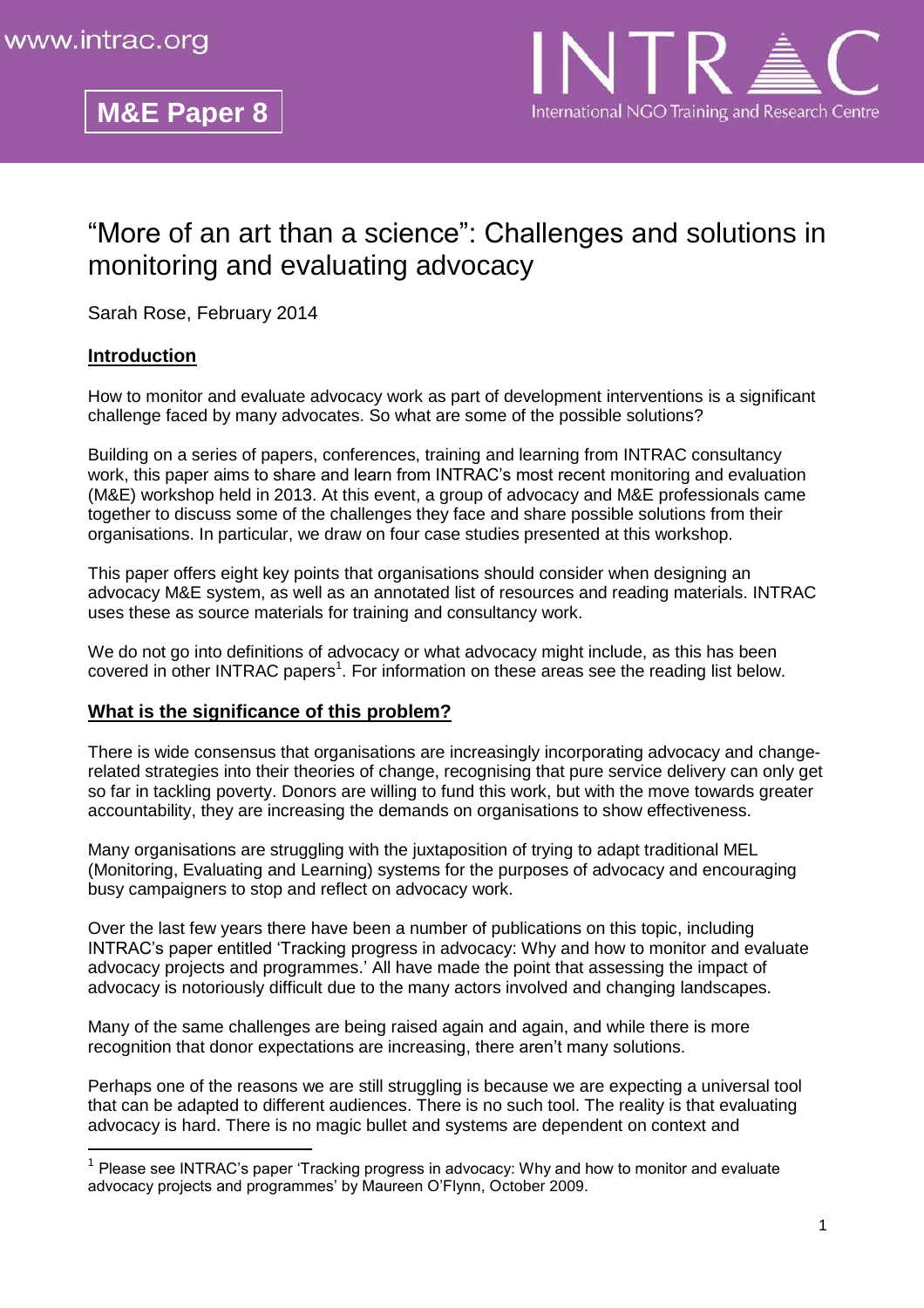organisational type. It is more of an art than a science and advocates need to approach it logically and with a good understanding of their organisations' capacities and willingness.

## **What are the continuing challenges?**

At INTRAC's 2013 M&E workshop, participants from a wide range of organisations including Save the Children, The Waterloo Foundation, Amnesty International, Oxfam, Bond, BBC Media Action and Norwegian Church Aid discussed the main challenges they continue to face and came up with the following list:

| <b>Attribution</b>                               | • Advocates continue to struggle with assessing the chain of cause and effect and find it<br>particularly difficult to measure when there are multiple organisations working on the<br>same issue.                                                                                                                                                                                                                                                                                                                                                                         |
|--------------------------------------------------|----------------------------------------------------------------------------------------------------------------------------------------------------------------------------------------------------------------------------------------------------------------------------------------------------------------------------------------------------------------------------------------------------------------------------------------------------------------------------------------------------------------------------------------------------------------------------|
| <b>Campaign</b><br>logic                         | • Often strategies are designed using instinct and assumption. It can be difficult to get<br>advocates to think through the logic behind their ideas of how change will happen and<br>what role their organisations can play.                                                                                                                                                                                                                                                                                                                                              |
| <b>Setting</b><br><b>indicators</b>              | • A key concern is setting flexible and responsive indicators that assess the early<br>stages of progress and intermediate changes.<br>• Pressure from donors for organisations to quantify results can result in M&E systems<br>relying on indicators based on arbitrary scale and rating systems.<br>• The above issues often result in a focus on outputs rather than outcomes. Outputs<br>are easier to measure and organisations feel they can have control over these<br>indicators and will not appear to be failing when reporting back to donors.                 |
| <b>Reporting on</b><br>outcomes                  | • Goals are often long term and it takes a long time to see results of advocacy work.<br>This makes it particularly challenging when organisations are working to five-year<br>strategy cycles. How do organisations capture intermediate or lower-level results and<br>changes, or find concrete ways to assess influence on decision makers?                                                                                                                                                                                                                             |
| <b>Collecting</b><br>evidence                    | • Challenges include determining: what evidence should be collected and what is<br>credible; how to collect evidence when confidentiality is a concern.                                                                                                                                                                                                                                                                                                                                                                                                                    |
|                                                  |                                                                                                                                                                                                                                                                                                                                                                                                                                                                                                                                                                            |
| <b>Capturing</b><br>political<br>intelligence    | . Often political intelligence is shared informally but how do organisations use their M&E<br>systems to better understand the political system to change their strategies and make<br>advocacy stronger?                                                                                                                                                                                                                                                                                                                                                                  |
| <b>Organisational</b><br>culture and<br>learning | • The two main reasons for monitoring and evaluating advocacy are to be accountable<br>to donors and stakeholders and to use it to learn and improve strategies.<br>Organisations are not always honest about why they are doing their MEL, which<br>means staff may not always understand why it is important.<br>• Campaigners by their nature are reactive and fast moving and do not often have time<br>to write things down or stop and reflect on strategies. Coupled with off-putting M&E<br>jargon, it means systems are not embraced by the staff doing advocacy. |
| <b>Donor</b><br>expectations                     | • Advocacy objectives and strategies change over time but current donor reporting<br>structures place negative emphasis on deviation from strategy. Organisations<br>therefore do not feel they are able to report on 'failure' due to the impact on future<br>funding. Often this 'failure' is helpful for learning and the NGO community loses out.                                                                                                                                                                                                                      |
| <b>Multi-country</b><br><b>M&amp;E systems</b>   | . One of the biggest challenges is how to adapt an M&E framework to numerous<br>different country contexts. Systems often have one reporting format, which individual<br>countries all fill out in the same way. This makes it difficult to show change in different<br>country contexts and across different thematic areas. These multi-country frameworks<br>do not help countries report on reactive moments or on why objectives may change.                                                                                                                          |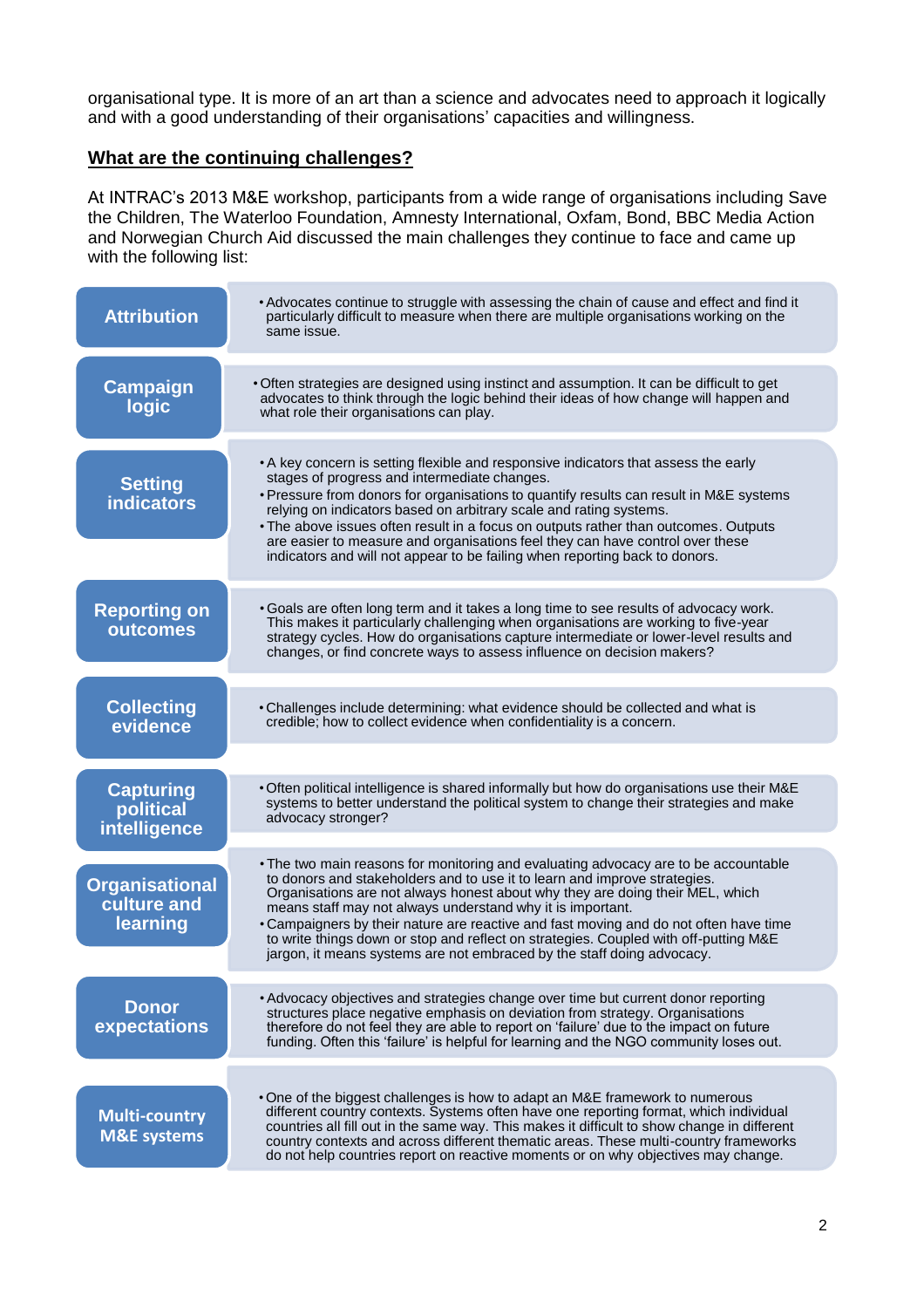## **How are others dealing with the problem?**

As part of the conference, four organisations presented examples of how they are responding to some of these challenges. Detailed case studies can be found on the monitoring and evaluation page of the INTRAC website (http://www.intrac.org/pages/en/monitoring-evaluation.html). In summary, here are some of the ways these organisations are dealing with the challenges:

**Save the Children International** has embedded an advocacy monitoring tool within its annual reporting system for country offices and members. It allows the organisation to collect a broad range of data from numerous countries, including the type of advocacy staff have conducted and the results they have achieved. This makes it an effective knowledge management tool.

**Global Witness** is an international campaigning organisation which has developed a planning, monitoring, evaluation and learning (PMEL) system that focuses on clarity in campaign logic and the impact of campaigns. The initial focus was on an organisation-wide planning week where campaigners presented their campaign plans and received feedback from their peers and senior leaders. The impact monitoring element of the system has been in place for a year and includes regular impact reporting and campaign impact logs, which record progress against specific indicators of change in real time. The strong focus on outcomes is critical as campaign plans often have to change and adapt to the dynamic external context. The system allows campaigners to explain the value and relevance of their activities and to tell the story of change. The system continues to be tweaked in order to respond to internal and external feedback and is tailored to the organisation rather than applying a best practice blueprint.

**Amnesty International** uses a theory of change approach to assess its human rights advocacy. The organisation has identified four interrelated dimensions to outline the broad areas of change it expects from its advocacy work. These dimensions are: changes in people's lives, changes in policy, changes in accountability, and changes in activism and mobilisation. For each dimension, Amnesty adapted a theory of change to determine how it might see change happen and what indicators it might use. The organisation also identified 10 meta-indicators relating to outcomes in three stakeholder groups: people whose rights are being violated or are at risk of being violated, target decision makers, and key channels of influence.

The organisation has simplified M&E jargon by asking questions such as 'What is the change that you want to see?' and 'What needs to happen to ensure this change?' Project teams use a webbased project database to input their expected outcomes, strategies to achieve the outcomes, and indicators that have been developed. The teams are required to report using this database every six months. The organisation then selects certain campaigns for a more focused analysis.

**Climate and Development Knowledge Network (CDKN)** has applied the principles and ideas of outcome mapping and married this with dimensions of change to report on the effectiveness of climate negotiation support. It identified five dimensions of change related to CDKN's theory of change for this support and used these as proxies of outcome challenges. CDKN then set progress markers at 'expect to see', 'like to see' and 'love to see' levels against each dimension, and assessed change during and after climate talks, recognising that markers may change. It has triangulated evidence from a variety of informal and formal sources to determine whether change has been observed against each progress marker. Since the conference CDKN has published a paper on this approach.<sup>2</sup>

## **What is the range of possible solutions?**

 $\overline{\phantom{a}}$ 

An overarching theme coming out of the 2013 workshop was that organisations need to be honest about why they are striving for a solution to these problems: is it to improve and learn or is

<sup>&</sup>lt;sup>2</sup> 'Supporting international climate change negotiators: A monitoring and evaluation framework' (Working paper) – Climate and Development Knowledge Network, November 2013.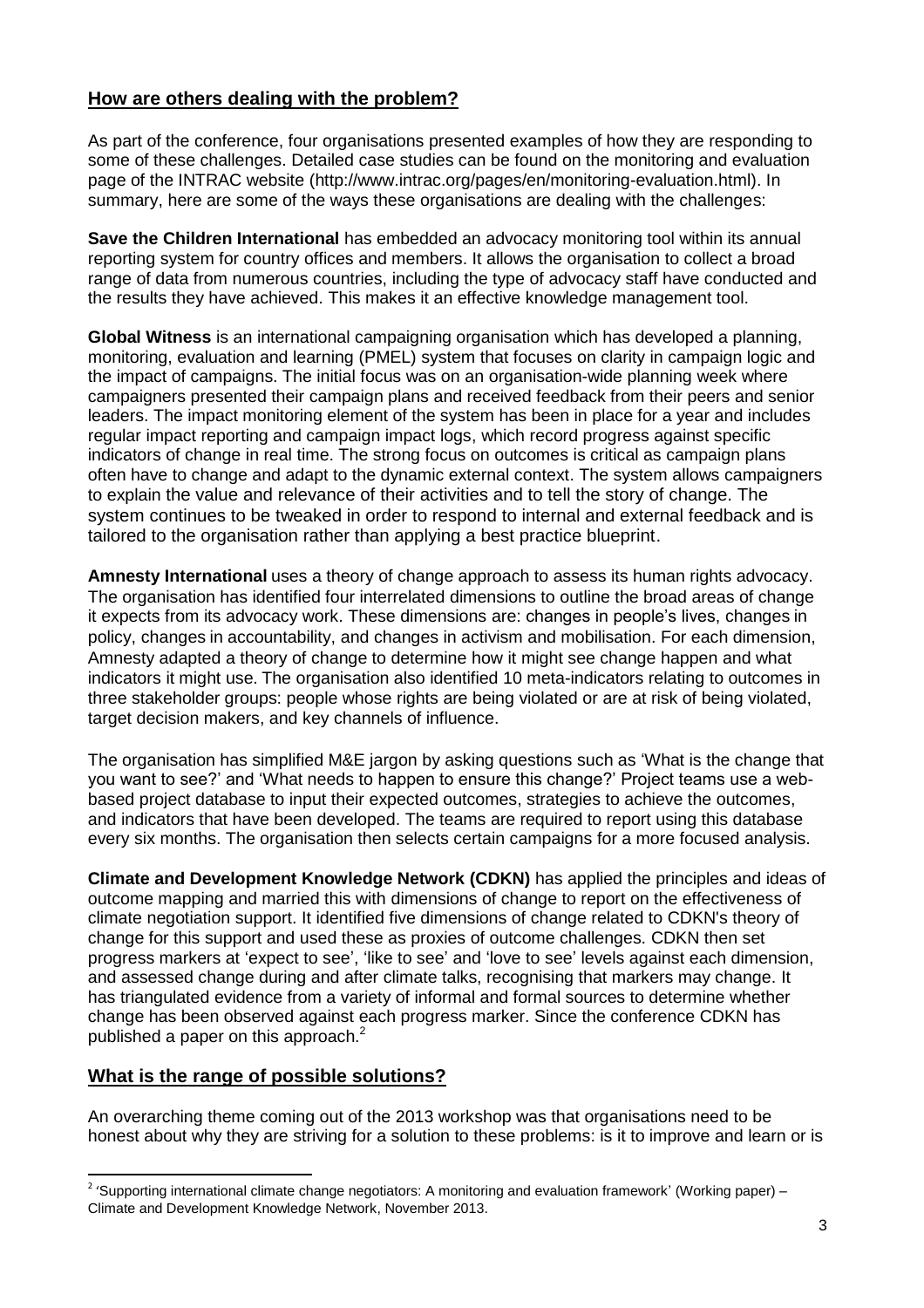it to be accountable? If organisations are clear on these questions, designing M&E systems becomes much easier. A handful of practical solutions include the following:

## **Organisational culture and learning**

## *Critical appraisal*

The success of an advocacy MEL system depends on the value staff place on it, and getting it right means being realistic about an organisation's type and culture. In the case study from Global Witness it was clear that the organisation was made up of busy activists. This meant that asking staff to fill out time-consuming spreadsheets was not going to work. Instead, the PMEL system was designed around what staff do best and defending what they believe in by focusing learning around a planning week when campaigners get to present their logic and encourage critical appraisal.

In established advocacy-focused organisations like Global Witness, it may be difficult to get staff to write things down. However they do not need convincing that advocacy work is valuable. In traditional development-focused international non-governmental organisations (INGOs) that have previously focused on service delivery, there may be a need to place more emphasis on justifying advocacy work and reporting on success. These organisations may not be ready for the critical appraisal mentioned above.

## *Small, incremental changes*

If you are designing an advocacy M&E system, start by looking at the culture of your organisation and how you can make small, incremental changes. One simple step would be getting the person in charge of M&E to attend advocacy planning meetings. Another would be to start each advocacy planning cycle by looking back at previous projects.

Begin by capitalising on a campaigner's natural tendency to adjust and change strategies based on instinct and find ways of recording these changes. Utilise the rhetoric that good advocacy includes good M&E in real time, and build in incentives to help change where there may not be a culture of reporting. For example this could include resource allocation, reflection meetings, and praise for learning and adapting strategies based on effective monitoring.

## *Jargon*

Think carefully about the jargon you use. Campaigners are activists and use the language of power, change, and rights. As such, the language of M&E does not always mean much. Rather than using terms like outputs and indicators, start talking about the change you want to see and the proof that that change is happening. This simple alteration to reporting formats could make a big difference to the quality of information you receive.

## *Design reporting structures from the bottom up*

Lastly, consider working with staff and partners to design reporting structures from the bottom up. By asking stakeholders what they want or can report on and explaining donor requirements, you may develop new ways of producing robust analysis rather than creating additional systems that burden already busy staff.

## **Campaign logic and setting indicators**

The majority of campaigning and advocacy work is designed using instinct and assumption; campaigners have a gut feeling about what may work and what issues to tackle. This makes them good campaigners and also makes M&E difficult but not impossible.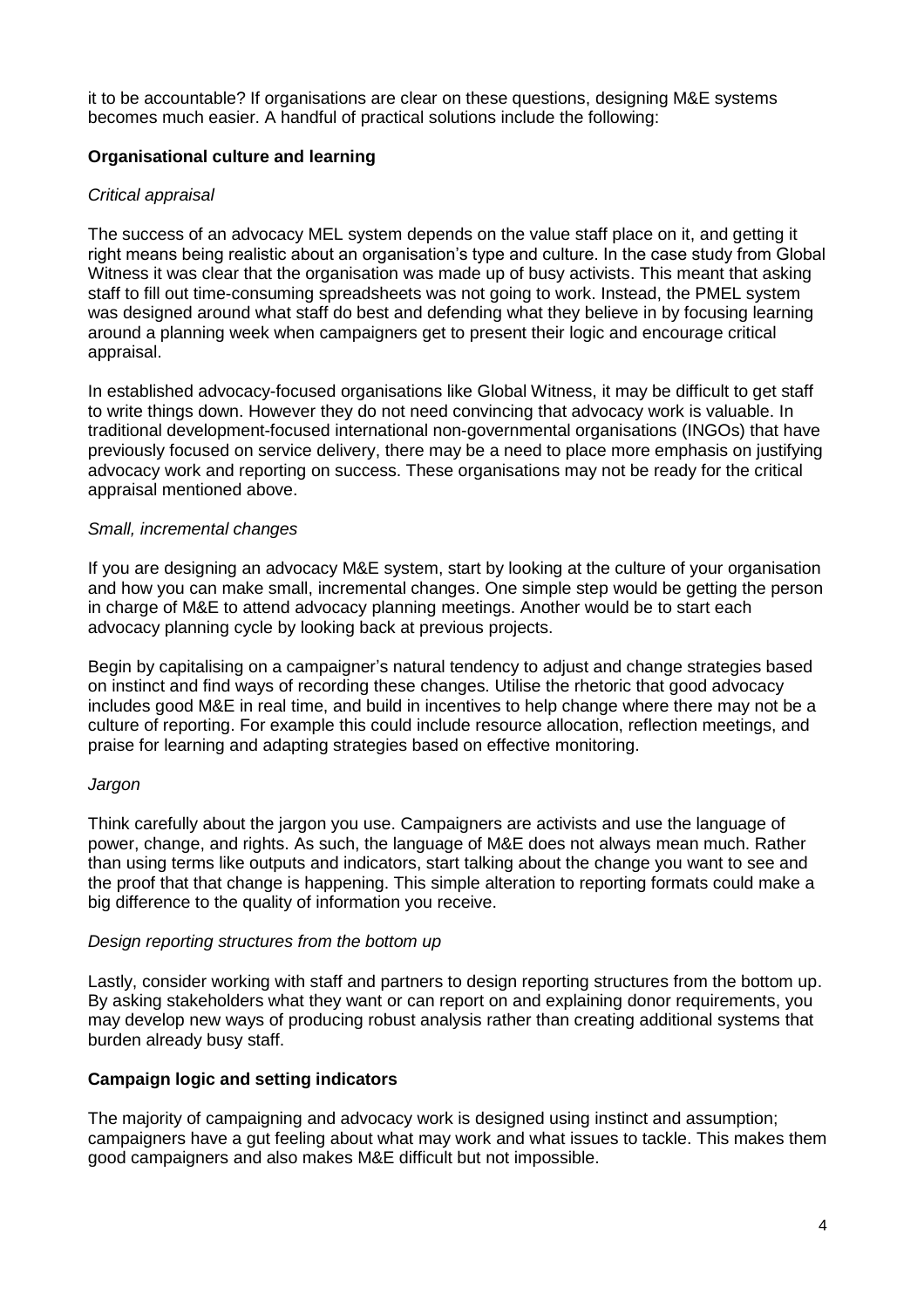In the case studies from Amnesty International and CDKN, both organisations started by setting out a theory of change, identifying the possible dimensions of change they may see and then looking at possible progress markers.

## *Mapping*

A possible starting point to an M&E system is to encourage campaigners to think through the logic of how they see change happening. During the strategy planning phase of a campaign, ask your staff to visually map out the various pathways that change could take and challenge assumptions at each point. The LFA (Learning for Action) Group (referenced in the reading list) suggests mapping out an advocacy roadmap, which could be a helpful tool for this process.

By mapping out the various pathways change can take during the planning phase, staff are also able to develop possible indicators for change. This is preferable to developing an M&E system as the last point in the planning phase. At this point, staff are tired and tempted to focus mainly on output indicators.

This theory of change approach also makes the system more flexible and it can be adapted and changed to individual contexts and purposes. It can also be translated into logframes but it does need to be repeated each time planning is undertaken.

#### **Assessing your contributions and capturing intelligence**

The challenge of attribution continues to be raised regularly and draws attention away from designing effective M&E systems. The reality of advocacy work is that no organisation works in a vacuum and it is unrealistic to try to prove attribution, particularly in the short time frames that many organisations work within. It is more helpful to focus on providing evidence for assumptions. If you feel you have made a significant contribution to change, say so – but be prepared to back it up with credible evidence and be prepared to be challenged on your assumptions.

#### *Triangulation*

One way to provide credible evidence is to triangulate data, which means using multiple sources of information to lead to the same conclusion. The case study from CDKN mentions how the organisation collects from a variety of formal and informal sources to determine whether changes have been observed against progress markers.

Encourage advocates to keep 'scrapbooks' that note both the formal evidence, such as parliamentary records or media articles, and the informal evidence such as anecdotes or gossip from meetings. Try to encourage inputs from people who are neither targets nor allies but experts. Transparency International UK invites external professionals to their internal campaign reviews to challenge their assumptions and review evidence.

#### *Process Tracing*

You can try applying contribution analysis and process tracing methodologies retrospectively. Process tracing aims to shortlist a series of evidenced explanations for an outcome. It aims to rule out competing explanations and estimates the level of influence a range of explanations may have. Oxfam has a thorough overview document of this approach, referenced below.

#### *Capturing political intelligence*

Utilise the collection of evidence to capture political intelligence and make changes to your strategy. Along with identifying the channels of influence and continually assessing if these are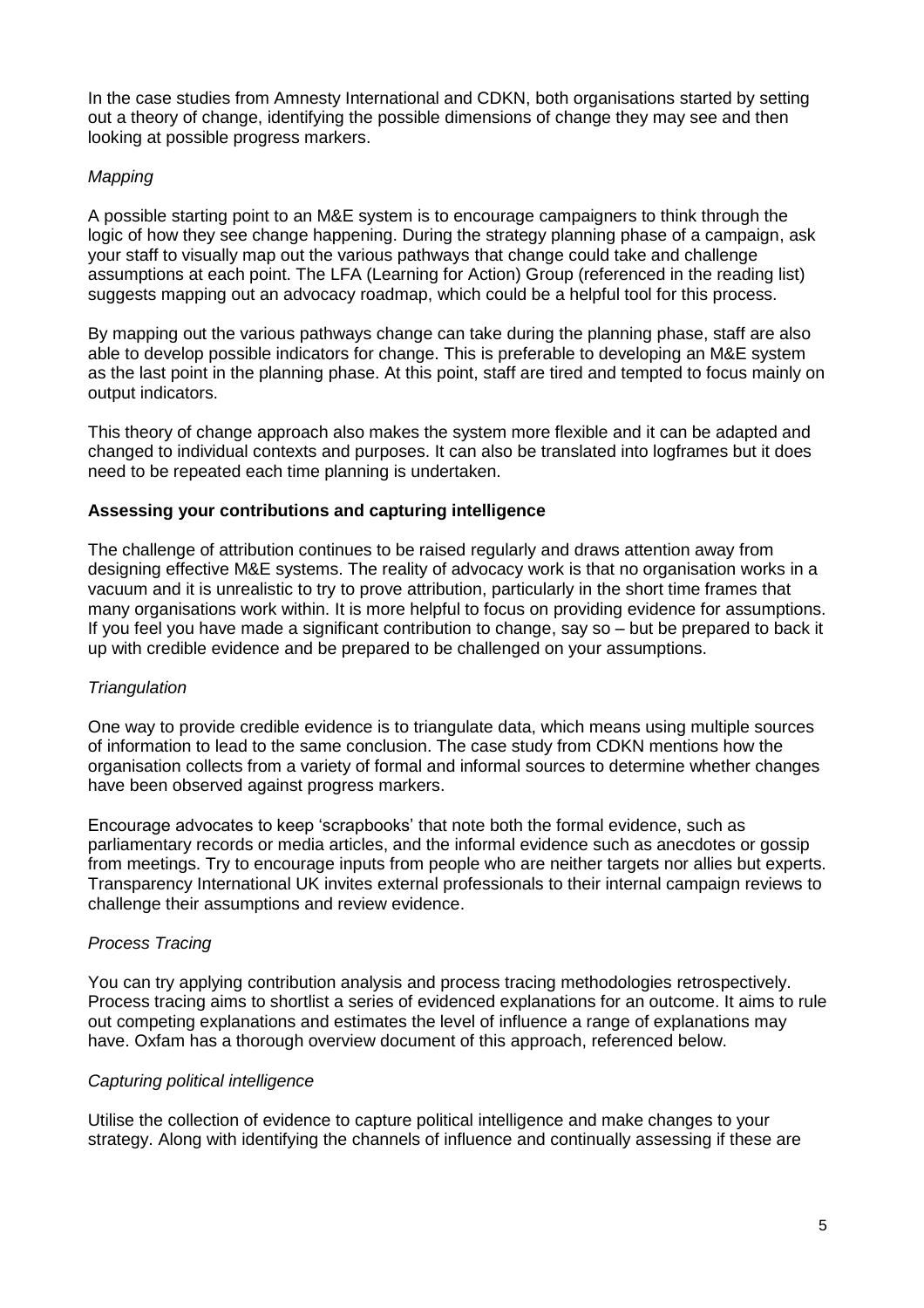the correct channels, organisations can use bellwether methodology. This helps to determine how lawmakers and influential people are thinking and talking about your policy issue. $3$ 

## **Multi-country M&E frameworks**

Effective multi-country frameworks do not always encourage the best analysis of data and at worst they force staff to spend time on collecting data that is not relevant and never analysed. Multi-country frameworks need to suggest an approach for developing an M&E system that allows flexibility, as the example from Amnesty International suggests.

If organisations can build the capacity of staff to develop their campaign logic, challenge assumptions and identify indicators, and then allow them to participate in the development of reporting structures, the analysis will be more robust and there will be more ownership over the system. Essentially, staff need to buy into the system and feel it adds value to their work.

## **Donor expectations**

 $\overline{a}$ 

The pressure for accountability means that it is difficult to find the space to be honest about failures, which are often important for learning purposes. As a community we all need to challenge donor expectations on evaluating advocacy work. Accountability and learning need to be brought together and we need donors to understand that reporting on failure and changing our strategies may be just as useful as reporting on success.

## **No one-size-fits-all solution: key lessons**

It is clear that organisations are facing some of the same problems they encountered years ago when trying to monitor and evaluate advocacy work. One of the key lessons is that the way we approach these challenges needs to change. As one participant eloquently put it, the monitoring and evaluation of advocacy is more an art than a science. There is no magic one-size-fits-all solution. Instead, organisations are better off thinking through a series of the following points and questions to help determine which approach is right for them:

- 1. Be realistic about your organisational culture do you have to prove the value of advocacy? Or do you have a group of passionate activists who don't have time to write things down?
- 2. Get everyone on board, educate staff, drop the jargon and think about the one or two small and practical changes you can make rather than overhauling the whole system.
- 3. Jointly design reporting structures with partners and country programmes so that these are meaningful and help you to assess contribution to change.
- 4. Be clear on your logic or theory of change and be open to changing your indicators/outcomes after and during your campaigns. Work with your donors to do this rather than failing to put in meaningful outcomes.
- 5. Make a judgement on attribution and back it up with evidence.
- 6. Triangulate your data by getting outsiders and insiders to challenge your logic and activities.
- 7. Collect evidence and think about process tracing to assess your contribution and your impact on change.
- 8. Challenge donor expectations as a community we need to find a way of challenging unrealistic expectations.

<sup>&</sup>lt;sup>3</sup> [http://www.hfrp.org/evaluation/the-evaluation-exchange/issue-archive/advocacy-and-policy](http://www.hfrp.org/evaluation/the-evaluation-exchange/issue-archive/advocacy-and-policy-change/evaluating-an-issue-s-position-on-the-policy-agenda-the-bellwether-methodology)[change/evaluating-an-issue-s-position-on-the-policy-agenda-the-bellwether-methodology](http://www.hfrp.org/evaluation/the-evaluation-exchange/issue-archive/advocacy-and-policy-change/evaluating-an-issue-s-position-on-the-policy-agenda-the-bellwether-methodology)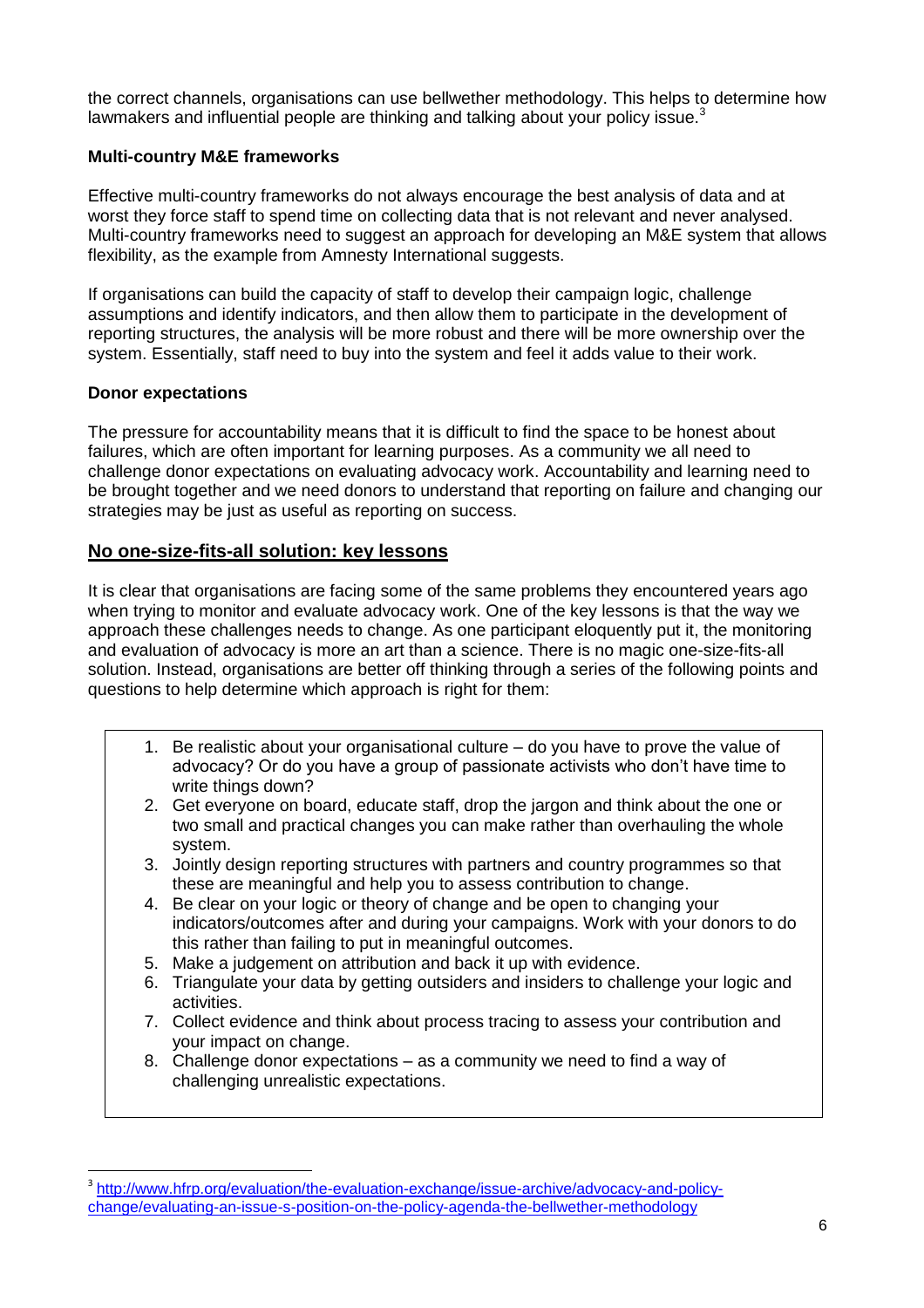## **Articles and reports**

#### **Tracking progress in advocacy: Why and how to monitor and evaluate advocacy projects and programmes – Maureen O'Flynn** (2009)

<http://www.intrac.org/resources.php?action=resource&id=672>

This paper published by INTRAC is a useful overview of the M&E of advocacy.

## **Monitoring, evaluation and learning in NGO advocacy – Oxfam report** (2013)

[http://mande.co.uk/2013/uncategorized/oxfam-study-of-monitoring-evaluation-and](http://mande.co.uk/2013/uncategorized/oxfam-study-of-monitoring-evaluation-and-learning-in-ngo-advocacy/)[learning-in-ngo-advocacy/](http://mande.co.uk/2013/uncategorized/oxfam-study-of-monitoring-evaluation-and-learning-in-ngo-advocacy/)

This study on a selection of advocacy organisations and how they approach monitoring, evaluation and learning was published in 2013 and is probably the most recent overview in this subject area.

#### **Monitoring and evaluating advocacy: A scoping study – ActionAid** (2001) <http://www.eldis.org/vfile/upload/1/document/0708/doc21800.pdf>

This scoping study was carried out in 2001 and marked the beginning of a body of work carried out by ActionAid to explore and develop ways in which they could best monitor and evaluate different aspects of this work.

## **The elusive craft of monitoring advocacy** (2011)

[http://www.hewlett.org/uploads/documents/Elusive\\_Craft.pdf](http://www.hewlett.org/uploads/documents/Elusive_Craft.pdf)

This paper raises a lot of issues and challenges and suggests that M&E should be specifically designed for each campaign rather than having a one-size fits all approach.

#### **A guide to monitoring and evaluating policy influencing – Overseas Development Insitute** (2011)

<http://www.odi.org.uk/publications/5252-monitoring-evaluation-me-policy-influence> This paper defines the types of influencing as: evidence and advice; public campaigns and advocacy; lobbying and negotiation.

## **Toolkits and guides**

#### **A guide to measuring advocacy and policy – Annie E. Casey Foundation** (2007) <http://www.aecf.org/upload/publicationfiles/DA3622H5000.pdf>

This is a research paper that discusses the monitoring and evaluation of advocacy and the different approaches taken by different non-governmental organisations. It is somewhat theoretical and academic in tone but provides a comprehensive overview of theories and best practice associated with advocacy M&E.

#### **Handbook of data collection tools companion to 'A guide to measuring advocacy and policy' – Annie E. Casey Foundation** (2007)

[http://www.organizationalresearch.com/publicationsandresources/a\\_handbook\\_of\\_data\\_c](http://www.organizationalresearch.com/publicationsandresources/a_handbook_of_data_collection_tools.pdf) [ollection\\_tools.pdf](http://www.organizationalresearch.com/publicationsandresources/a_handbook_of_data_collection_tools.pdf)

This handbook accompanies the guide described above. It is full of different tools and methodologies for monitoring and evaluating different aspects of advocacy work.

#### **Monitoring & evaluation of advocacy campaigns: Literature review – Ecumenical Advocacy Alliance** (2010)

http://www.e-alliance.ch/fileadmin/user\_upload/docs/Advocacy\_Capacity/2011/11.\_EAA [M\\_E\\_Literature\\_Review.pdf](http://www.e-alliance.ch/fileadmin/user_upload/docs/Advocacy_Capacity/2011/11._EAA_M_E_Literature_Review.pdf)

Published in 2010, this literature review was prepared in advance of Ecumenical Advocacy Alliance developing an M&E tool for advocacy. In addition to numerous other tools it references the Casey Foundation documents.